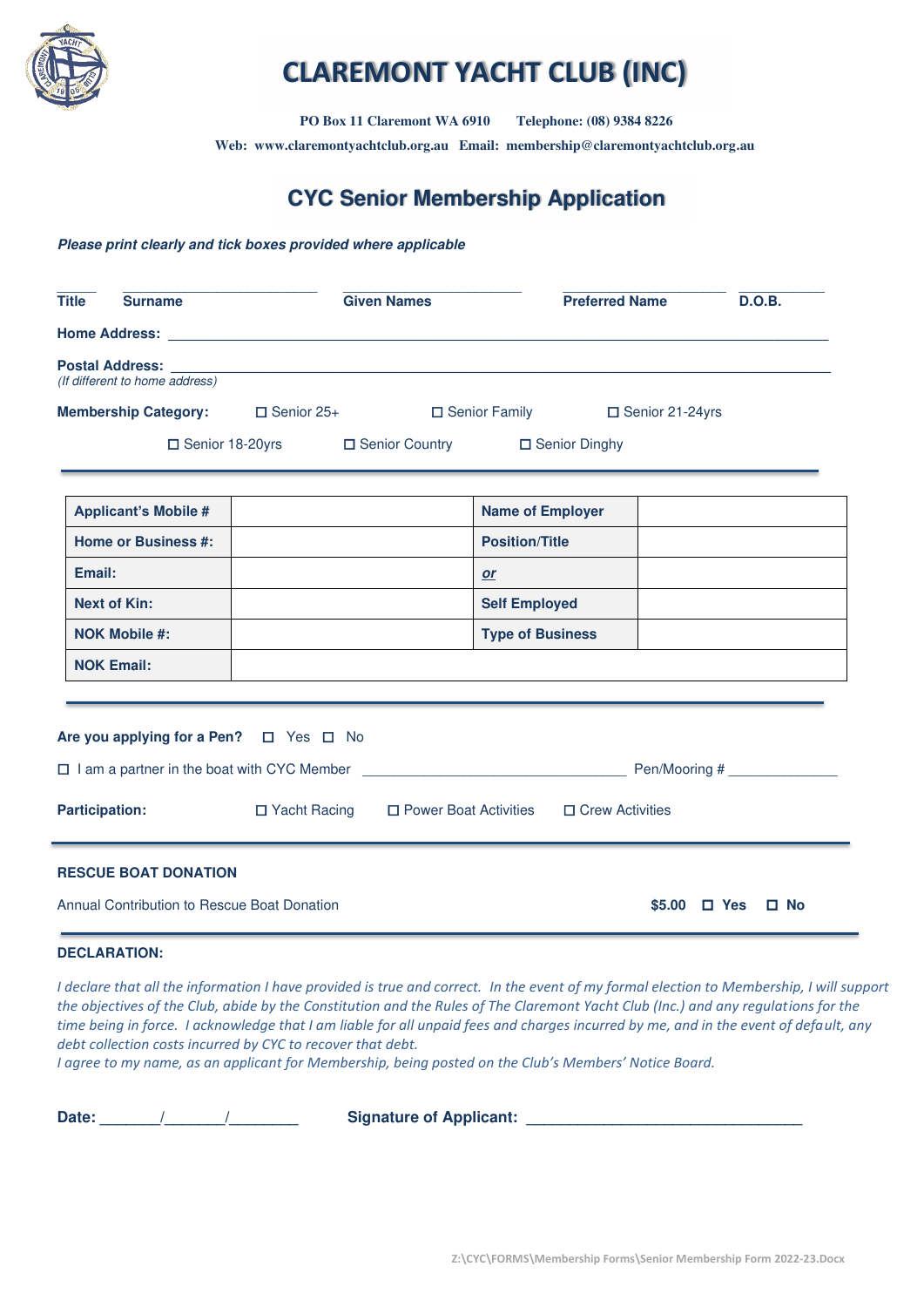### **SENIOR FAMILY MEMBERSHIP**

### **(To be completed for Senior Family Membership only)**

**Head Member's Name \_\_\_\_\_\_\_\_\_\_\_\_\_\_\_\_\_\_\_\_\_\_\_\_\_\_\_\_\_\_\_\_\_\_\_\_\_\_\_\_\_\_\_\_\_\_\_\_\_\_\_\_** 

| <b>Spouse's Name</b>   | <b>DOB</b> |  |
|------------------------|------------|--|
| <b>Spouse's Email:</b> | Mobile #   |  |
|                        |            |  |
| <b>Child's Name</b>    | <b>DOB</b> |  |
| <b>Child's Name</b>    | <b>DOB</b> |  |
| <b>Child's Name</b>    | <b>DOB</b> |  |
| <b>Child's Name</b>    | <b>DOB</b> |  |
| <b>Child's Name</b>    | <b>DOB</b> |  |

# **PROPOSER AND SECONDER:**

| To be Completed by the Proposer:                                                                             |  |
|--------------------------------------------------------------------------------------------------------------|--|
| I have been acquainted with the candidate for entity years and I submit the following further information in |  |
|                                                                                                              |  |
|                                                                                                              |  |
| To be Completed by the Seconder:                                                                             |  |
| I have been acquainted with the candidate for years and I submit the following further information in        |  |
|                                                                                                              |  |
| ,我们也不能在这里的人,我们也不能在这里的人,我们也不能在这里的人,我们也不能不能不能不能不能不能不能不能不能不能。""我们,我们也不能不能不能不能不能不能不能                             |  |

| <b>OFFICE USE ONLY</b>            |               |                           |                |
|-----------------------------------|---------------|---------------------------|----------------|
| <b>Date Application Received:</b> |               | <b>Parking Sticker#</b>   |                |
| <b>Nomination Fee Paid:</b>       |               | <b>Fuel Authority:</b>    | Yes □ No       |
| <b>Pen Application:</b>           | Yes $\Box$ No | <b>Monthly Authority:</b> | Yes □ No<br>П. |
| <b>Notes:</b>                     |               |                           |                |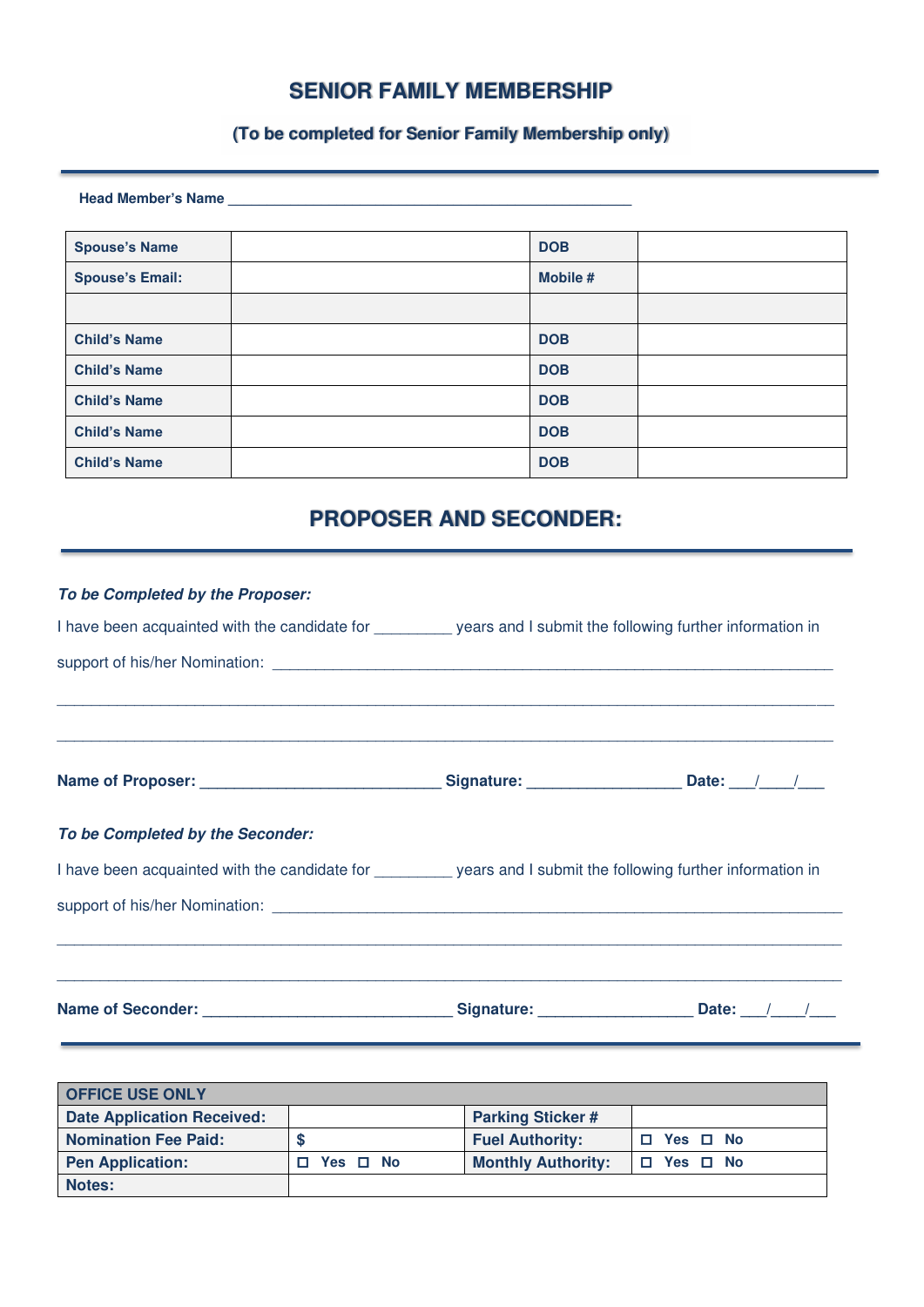# **Schedule of Fees and Charges Financial Year 2022-23**

#### **Senior Membership Categories**

#### **Senior Member**

• You are entitled to vote and access the services and facilities of the Club in accordance with Club Rules **Senior Member 21 to 24 years** 

• You are entitled to vote and access all services and facilities of the Club except boating accommodation (unless a full Senior Membership fee is paid) in accordance with Club Rules

#### **Senior Member 18 to 20 years**

• You are entitled to access the services and facilities of the Club except boating accommodation (unless a full Senior Membership fee is paid) in accordance with Club Rules

#### **Family Membership**

- Family Membership is the discounted grouping of Members of a family together for billing purposes. The family Membership group consists of:
	- A Senior Member
	- An Associate Partner (No Voting Rights)
	- Any immediate Children 17 years and under (No Voting Rights)

#### **Country Member**

• Your usual place of residence must be outside of a 100 km radius of the Club. You are entitled to vote and access all services and facilities of the Club except boating accommodation (unless a full Senior Membership fee is paid) in accordance with Club Rules

#### **Senior Dinghy 18+ (No Voting Rights)**

- Senior Dinghy Membership category entitles you to enter Club Dinghy Race Events
- You are entitled to use the Dinghy Rack and are entitled to access the shore-based facilities of the Club, in accordance with Club Rules

| <b>Membership Categories</b> | <b>Non-Refundable</b><br><b>Nomination Fee</b><br><b>On Application</b> | <b>Annual Subscription</b><br>$1$ July $-$ 30 June |  |
|------------------------------|-------------------------------------------------------------------------|----------------------------------------------------|--|
| <b>Senior Memberships</b>    |                                                                         |                                                    |  |
| <b>Senior - Unrestricted</b> | \$914                                                                   | \$1,219                                            |  |
| 21 to 24 years               | \$468                                                                   | \$610                                              |  |
| 18 to 20 years               | \$237                                                                   | \$304                                              |  |
| <b>Country Member</b>        | \$237                                                                   | \$304                                              |  |
| <b>Family Membership</b>     | \$914                                                                   | \$1,314                                            |  |
| Dinghy Member (18+)          | \$468                                                                   | \$610                                              |  |
|                              |                                                                         |                                                    |  |

#### **Redeemable House Support Scheme Credits**

As part of Senior categories Membership, In-House Support Scheme Credits are debited to Members accounts as outlined below.

#### **Senior & Country Members:**

➢ \$130 charged every three months (July, October, January & April)

#### **Senior Dinghy Members**

 $\triangleright$  \$130 charged every six months (July & January)

#### **Please Note:**

- ➢ If the Credits are not redeemed within six months, they will be forfeited.
- ➢ Credits must be paid for before they are activated.
- ➢ Credits are not 'hard copies' they are added to your account electronically.
- ➢ Credits may be used for Dinners in the Restaurant, In-House Bar purchases, Club Regalia & Burgees.
- ➢ Credits may **not** be used to pay Membership Fees, Boating Pen Fees or Fuel purchases.

#### **Trophy Collections**

- All Senior and Dinghy 18+ Members have their accounts debited \$11.00 per annum for a Trophy Levy.
- The Trophy levy for Junior Members is \$5.50 per annum.

#### **Senior Member - Club Burgee, Access Card & Keys**

As part of a Senior Membership, you are provided with a complimentary Club Burgee, Marina/Carpark Membership Access Card and a key for the Boat Ramp & Ice Machine. Access to the Undercroft bathroom facilities is with your Membership Access Card.